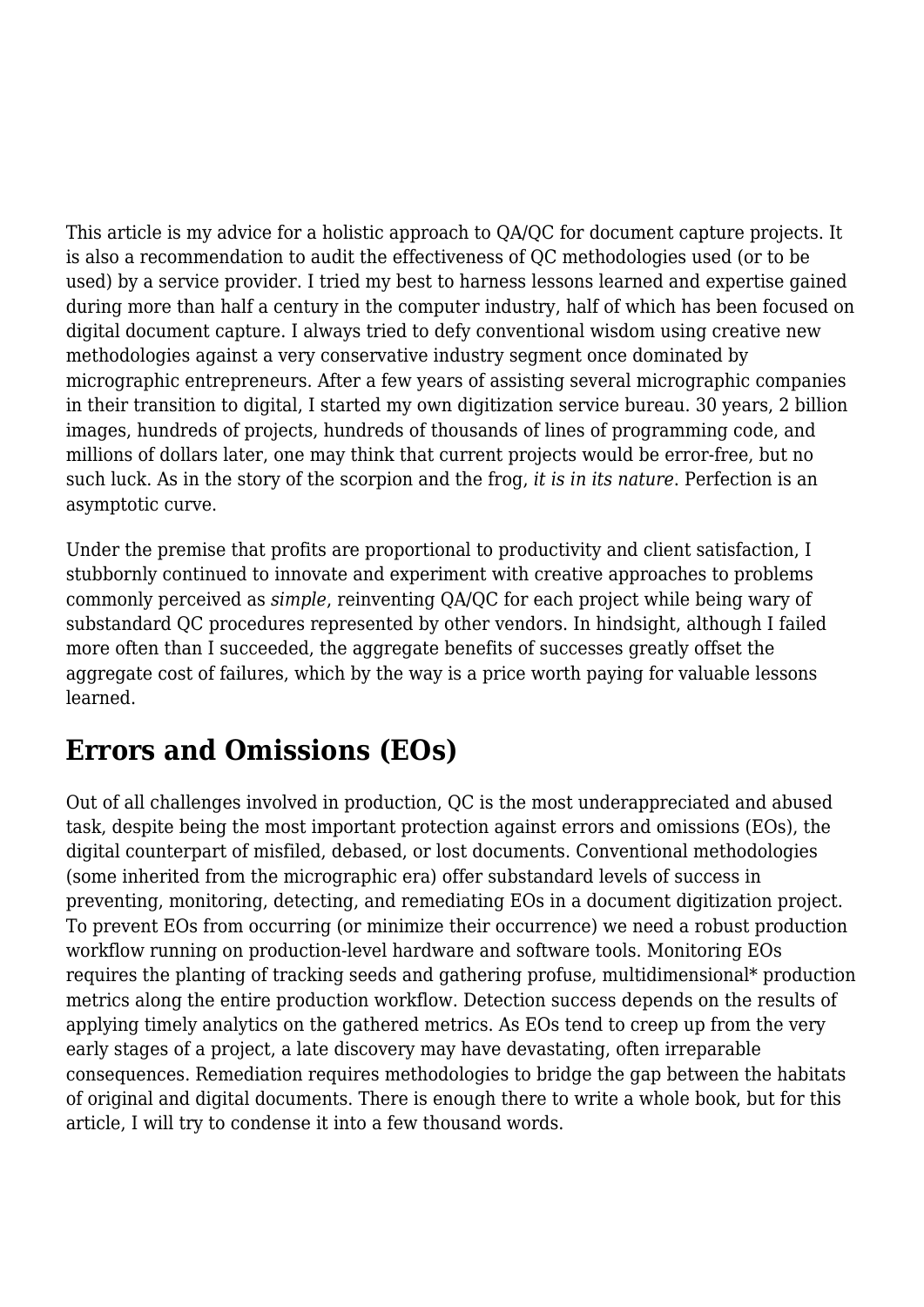# **What are the Causes of EOs?**

Human errors, equipment malfunction, inadequate technology, software bugs/defects, poor project management, poor originals, inadequate reconciliation of parallel production lines, etc. Media challenges such as the following also contribute to the proliferation of EOs:

- **Paper:** staples, clips, bindings, foldups, odd sizes and thicknesses, legibility, bleedthrough, fragility, dust, post-it notes, taped pieces.
- **Microfiche:** scratches, odd densities, separation between frames, mixed polarities, poor originals, inconsistent filming backgrounds, overlapping jacket inserts, stapled sheets, mirrored frames.
- **Roll microfilm:** lead and trailer sizes, roll size, sliced (cut) sections, odd densities, separation between frames, blip reliability, inconsistent filming backgrounds, splicing defects.
- **Aperture cards:** water damage, presence of Hollerith perforations, reliability of Hollerith data, image quality and consistency.
- **Large drawings:** torn edges, extreme sizes, dust and residuals, abused foldings, fragility, poor originals, blueprints, sepia, mylar, vellum, dual side translucent drawings.
- **Newspapers:** Bleed through, brittleness, small fonts, fragmented text.
- **Bound books:** Gutter issues, brittleness, foldups, taped pieces.
- **Ingested digital files:** Password protection, encryption, integrity issues, format compliance issues, proprietary formats, security restrictions.
- **Diverse media:** A mix of two or more of the above requiring the coordinated use of parallel production lines, each with a different type of scanning equipment (sheet feed, overhead, flatbed, large format, microform, etc.

Some industries tolerate errors and omissions in their document digitization projects more than others. In fact, some clients irresponsibly assume that their Digitization Service Provider (DSP) will reasonably comply with an explicit or implicit error tolerance declared in a Service Level Agreement (SLA). Clients should always ask DSPs to explain their QC methodologies and demand solid answers, then mistrust and verify. If clients tolerate weak answers, the egg is on their face. Answers by DSPs may include a combination of:

- 1. **Random sampling**: Although useful in most projects, random sampling overpromises and underdelivers. It helps, but it is often not enough.
- 2. **100% QC:** an abstract notion sometimes attempted at a very high cost. However, with ingenuity, we may get close enough.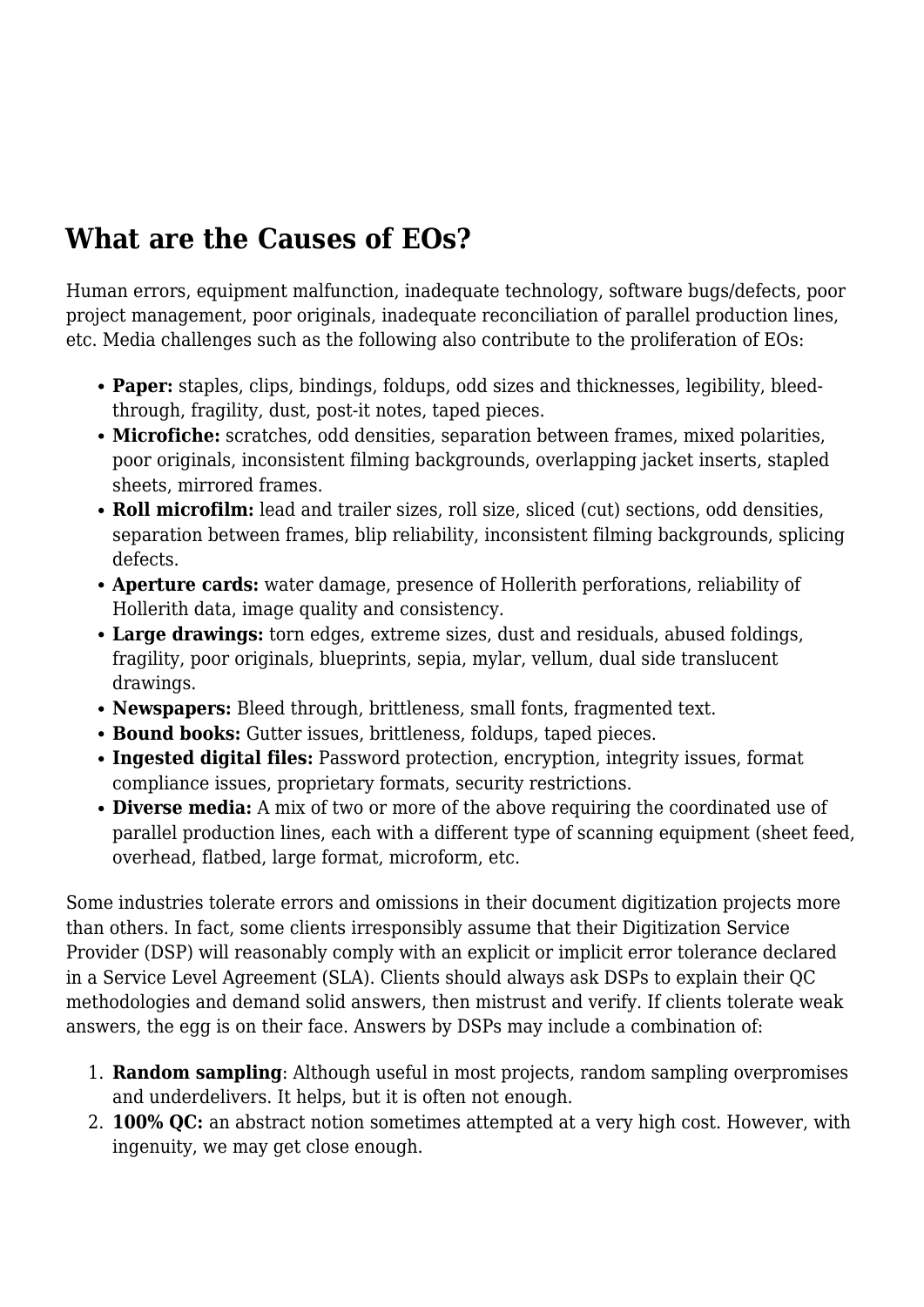- 3. **Counting pages:** Error-prone and unreliable. Matching counts is frequently misleading due to undercounts offsetting overcounts. Reconciling human counts against computer counts often yields false positives and false negatives.
- 4. **Dual blind verification:** Only useful in indexing, often imperfect.
- 5. **Control totals:** Crosscheck of input and output metrics at every workflow step. Crucial and effective, but usually one-dimensional\*.
- 6. **Lookup tables:** Crosscheck against user-supplied data. Although most useful in indexing, it could extend way further.
- 7. **Page-by-page video QC**: A video is taken showing each and every page before scanning. The system then presents a graphical interface that allows an operator to compare still video frames against scanned images, looking for errors and omissions. This is an effective but expensive solution to a select set of extreme QC circumstances.
- 8. **Good documentation**: Statement of Work (SOW), Key Performance Indicators (KPI), Service Level Agreement (SLA), Acceptance Test Criteria, and Production Instructions are crucial in containing EOs, if properly adhered to.
- 9. **Capture methodology**: *Batch-oriented* methodologies (the entire workflow is applied against a batch of documents) is used in large volume backfile conversion projects, while *transactional* methodologies (the entire workflow is applied against each document) is used in low volume day-forward capture. Used otherwise signals trouble.
- 10. **Bill of health**: A comprehensive multidimensional\* post-mortem report of all raw metrics and analytical results. My favorite and highly recommended. On a side note, I am currently experimenting with Machine Learning (ML) to enhance the analytic component.



An example of page-by-page video QC

**\*Multi-dimensional analysis:** A concept that enables valuable checks and balances based on four distinct workflow perspectives (dimensions):

1. **At origination:** Raw data captured when the service provider accepts custody of a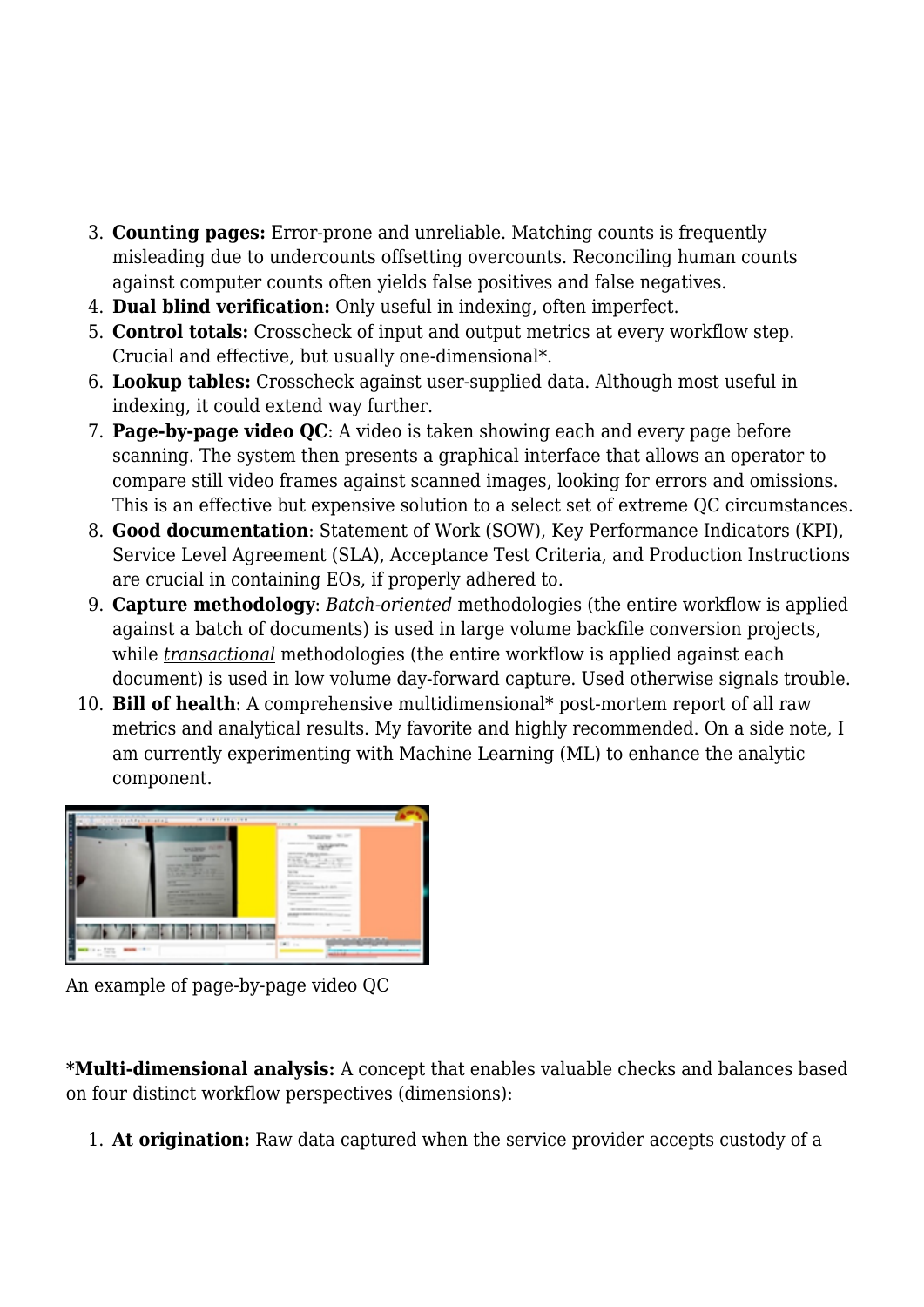collection, and a manifest/inventory is produced.

- 2. **During Production:** Contextual data captured at the beginning or the end of each task throughout the production workflow.
- 3. **At publishing:** Contextual data captured after documents are classified and indexed.
- 4. **At submittal:** Final data captured when deliverables are subject to preliminary or final acceptance.

By cross-referencing, comparing, and analyzing aggregate numbers based on data represented in these four coordinate systems EOs become more conspicuous. What could (and will!) possibly go wrong?:

- 1. **At Origination:** Some documents, even entire batches, may not have made it entirely through the production workflow. They may be stuck in the middle of it, mishandled, or believed present when they were not. If the manifest was unsuitably created, these M.I.A. documents may linger in the dark for a long time or forever.
- 2. **During Production:** Pages can be missed, mutilated, obstructed, out of sequence, out of scale, illegible, wrongly split or merged, overlapped, files corrupted, files not compliant to SOW, defective blank page detection. Page groups can be wrongly classified/indexed, not indexed, duplicated, "buried", or "made up".
- 3. **Once Published**: Incorrect structures (missing or extraneous sections), truncated documents, missing documents, "made up" documents.
- 4. **At Submittal**: Similar to once published above, but affected by EOs introduced thereafter. Deliverables may be incomplete, redundant, not fully compliant with SOW. Originals may be returned or disposed of without a valid digital counterpart.

A simplified production workflow includes tasks such as boxing and inventory, chain of custody, logistics and transportation, manifest, prepping/de-prepping, batching, coordinating parallel production lines, scanning, image processing, QC/repair, classification, coding, indexing, lookups, formatting, publishing, de-prepping, testing, on-demand work in progress (WIP) requests handling, deployment, reporting, submittal, and final acceptance.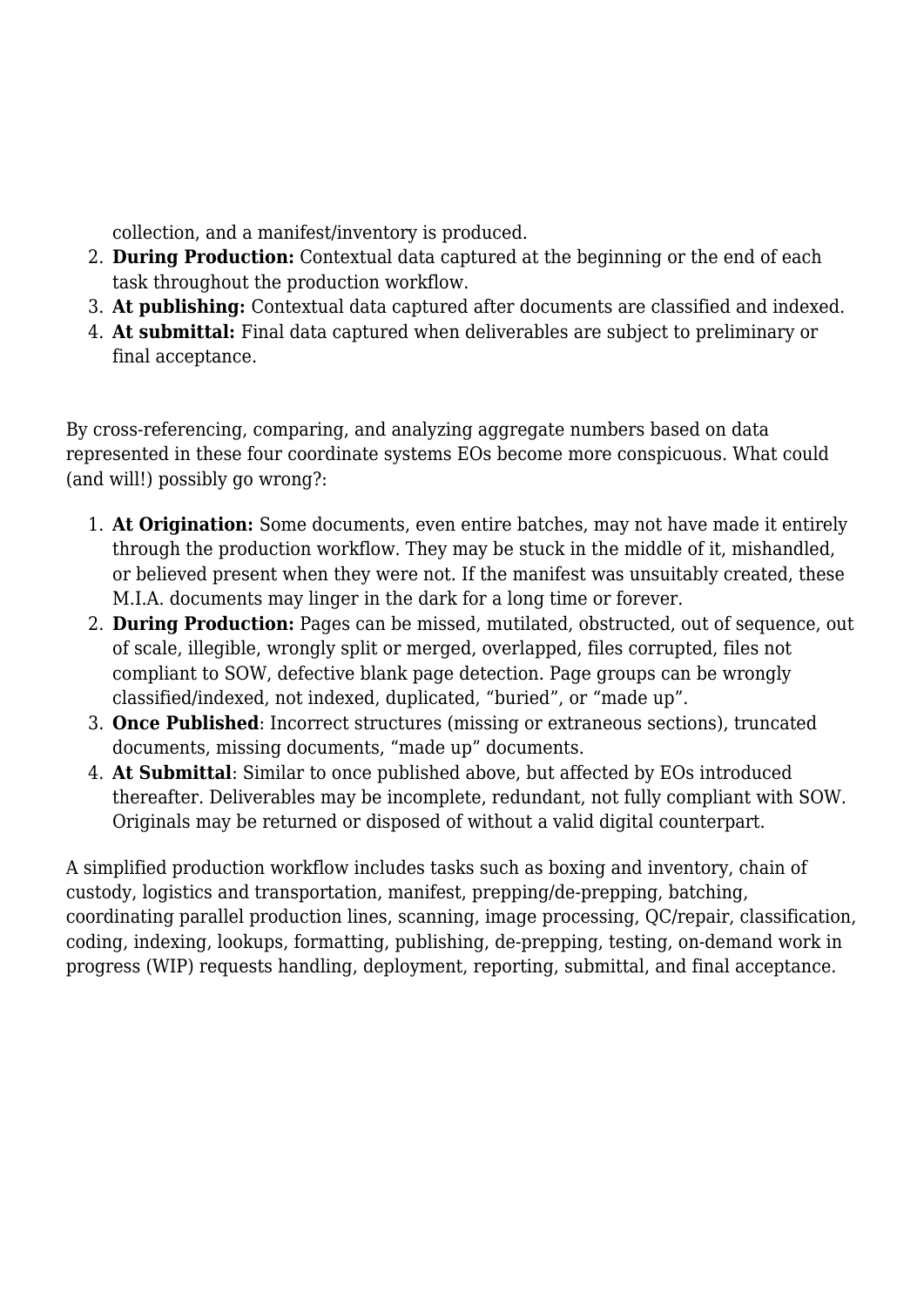

The following is a partial list of things to watch when assessing answers from a DSP:

- **Planning, testing, and training**: Well-documented SOW, defined KPIs, SLA, Acceptance Criteria, and strategic reporting milestones.
- **Chain of custody and check-in/check-out forms**: Chain of custody and checkin/check-out forms should be signed and dated each time a DSP picks up and/or returns documents, boxes, or media and they must show identification of box/container labels.
- **Timing**: It is of paramount importance to define early strategic QC tasks. Detecting an EO too late in the game can be disastrous and very costly (originals no longer readily available, defects found by client before you do, costly rework possibly needed, etc.).
- **Boxing:** If drawers, cabinets, and boxes are carefully labeled (barcoded stickers do help) then boxing should be mostly uneventful. The boxing report must identify the office, cabinet, drawer, and box as well as what has been placed on each box (by fromto range or enumerating every folder tab or binder title).

A creative inventory method we use consists of a person wearing smart glasses exposing each tab folder or binder title in a box. This allows a video capture of each and every (identified) document on each box by just one person in a couple of minutes. The video captured is later turned into still frames that a special software program uses to search and find any document label in a handful of clicks—without the cost of data entry. If you wonder why smart glasses, the answer is that they allowed us to cut labor costs in half when we no longer needed one person handling a camera and a second person fingering the folder tabs. A more traditional inventory process will simply enter the pertinent label data on computer or paper forms.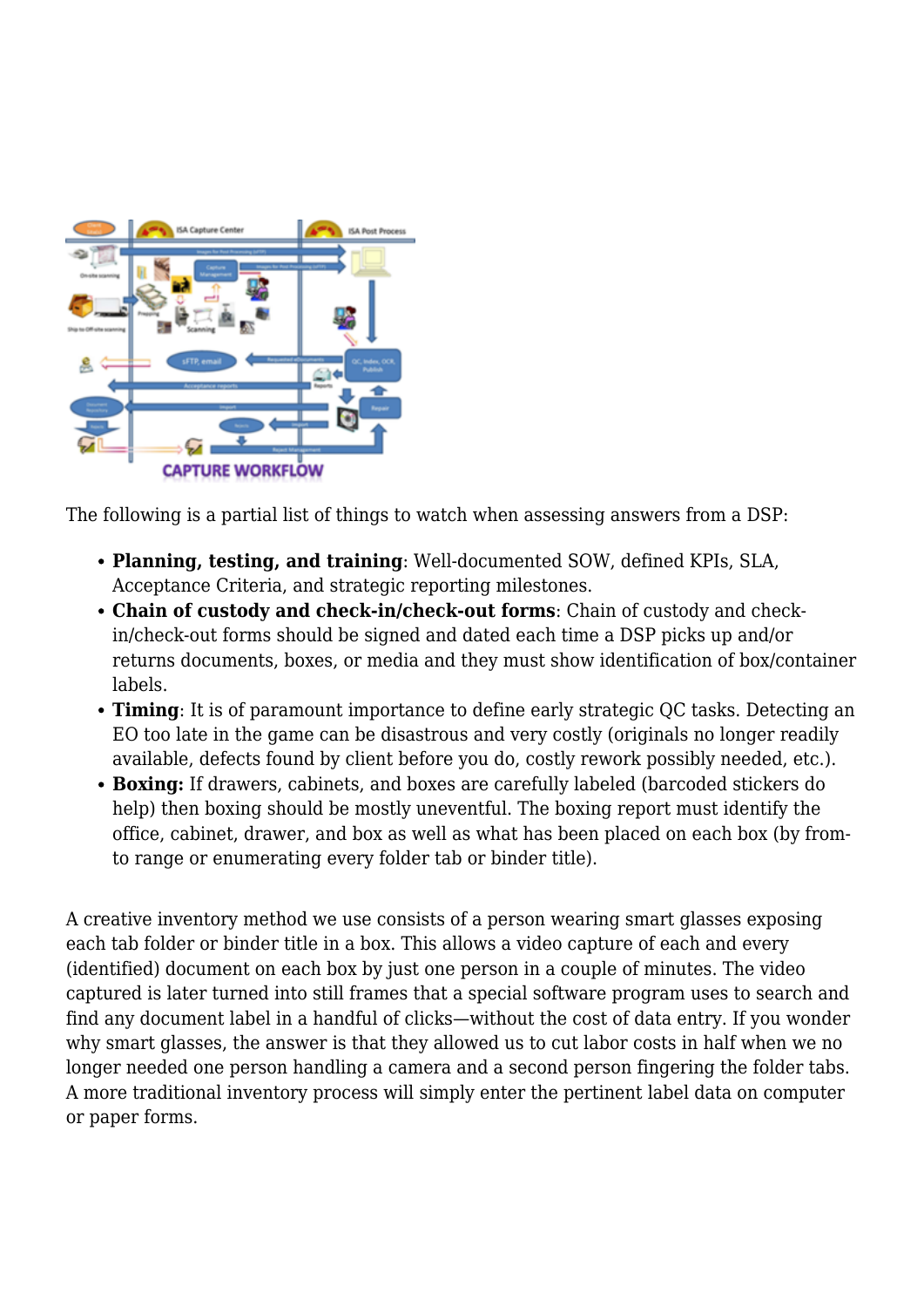

- **Manifests and Inventory Catalogs**: An inventory catalog is a document-level list of document labels (metadata), while a manifest is a box-level list of box labels. A manifest may also include observations on each box, such as damaged, half full, empty, etc. These observations are used to reduce the number of false positives and false negatives during QC defect flagging. It also offers many other protections, such as making sure each and every box safely traveled through the entire production workflow. An inventory catalog does not need to be manually created if a digital record exists of most or all of the documents to be scanned. Although users are prone to say that they do not have a reliable digital record of what is in their filing cabinets, chances are that they do exist somewhere in the organization. This data can be used to print unique barcoded sheets that show the document label on each, so they can be dropped in each folder during prepping. This catalog methodology has multiple benefits, including:
	- **Widows and orphans QA/QC:** At the end of the capture project, any unused barcoded sheet is an indication that a physical record was either mishandled during the project, or the digital file is pointing to a record that may be in someone's desk, briefcase, elsewhere, unaccounted for, lost, or not part of this particular capture job. A physical record that did not find a matching barcode indicates that the record is not being managed by any computer system for any purpose, or that its matching barcode was mistakenly placed in the wrong folder.
	- **Inexpensive, accurate indexing:** All documents scanned and recognized will be linked with the metadata contained in the digital files used to print barcode sheets. This makes indexing more accurate and more reliable than manually creating the inventory catalog.
- **Batching**: Every batch should be preceded by a *Begin Batch* barcoded sheet and ended with an *End Batch* barcoded sheet. Every box must start with a *Begin Box* barcoded sheet and end with an *End Box* barcoded sheet. These sheets will prove invaluable when assessing the integrity and completeness of batches.
- **Prepping**: Paper documents kept in traditional filing drawers and cabinets may be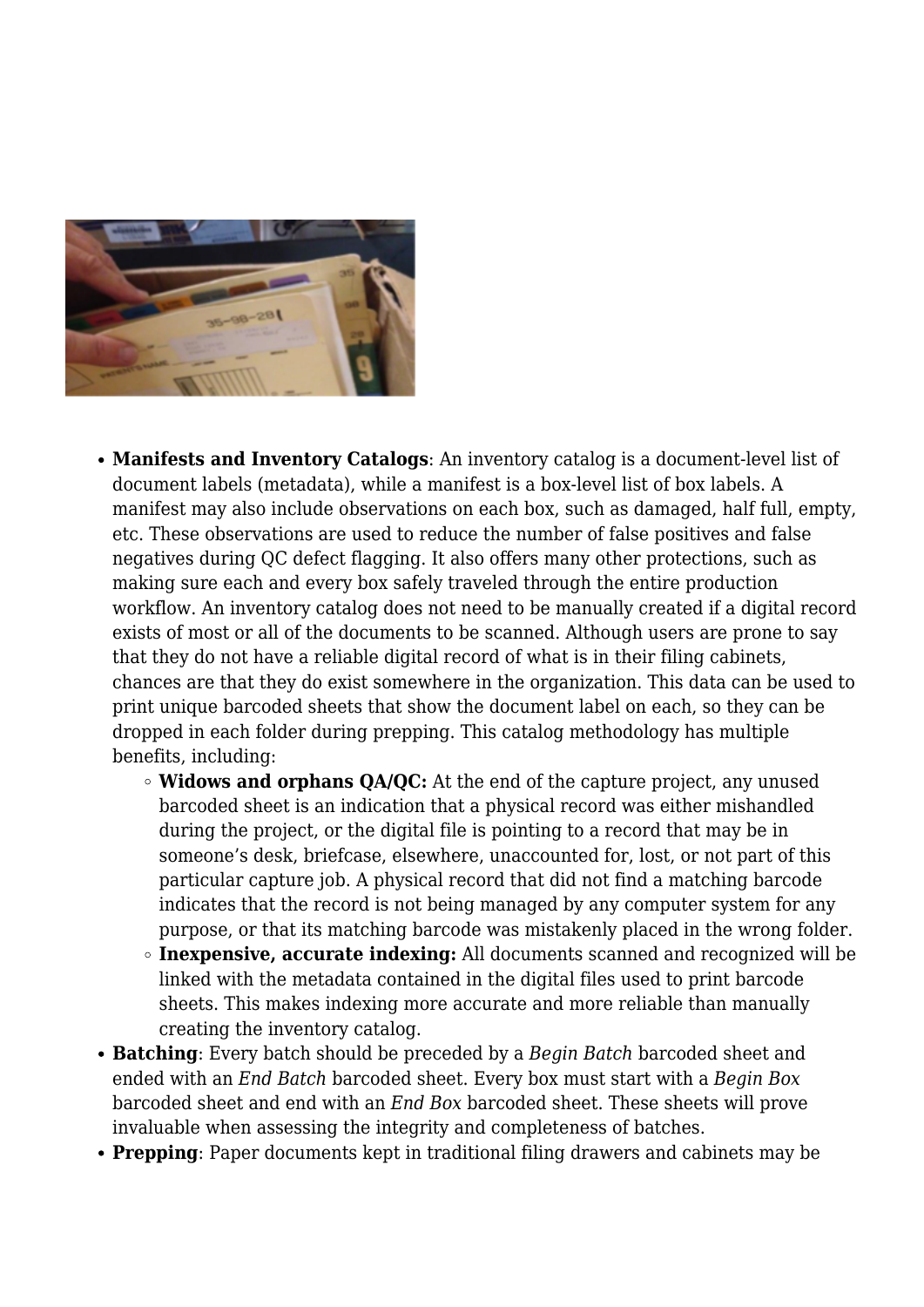stapled, fastened, bound, folded, kept inside envelopes, taped, glued, clipped, marked with sticky notes, etc. All these conditions create capture challenges that can only be handled through tedious, monotonous (but necessary) human labor. Prepping is a production activity that facilitates scanning by removing all these obstacles as much as possible or as practical. However, they were placed there for good reasons such as adding contextual boundaries and meaning (for example, a document may be defined by stapled sheets). Removing them facilitates scanning, but we need to capture the fact that they exist if we do not want to lose the value of such contextual boundaries. This may require dropping barcoded sheets for conditions such as the ones just mentioned above under "Batching" as well as others such as *Begin Staple*, *End Staple*, *Begin loose sheets*, *Operator Alarm*, *Twin*, *Tab*, *Begin Doc*, *data driven barcode*, etc.

- **Deprepping**: If the DPS is asked to return originals, they should be neatly packed and possibly restored back to their exact original status (i.e. restapled, reclipped, reinserted in envelopes, etc.) if so indicated in the SOW. During de-prep it is possible to catch EOs, as the de-prep operator may have a second chance to pair data driven barcodes to matching folders and catch prepping errors. This somewhat acts like a double blind control.
- **Scanning**: Production lines may include sheet-feed, flat-bed, conveyor transport or overhead scanners. Sheet feed scanners are prone to double feeds, which carries the risk of missing pages through double feeds. Production level scanners use multiple dual feed sensors. Flat-bed scanners will not double feed unless the scanning operator is negligent or careless, but flat-bed scanning is highly inefficient, and its labor is costprohibitive. Conveyor transport scanners allow very fast manual feed with a minimal chance of double feed as the operator drops each page on a conveyor belt, which moves each page to the cameras while still detecting potential double feeds. Overhead scanners offer the convenience of capturing stapled, clipped and bound documents at the expense of some cosmetic sacrifices and other minor imperfections. If the source documents include large format drawings folded along with business size sheets, solid objects as in product samples, CDs, bound material that cannot be cut apart, etc. then the solution is to use and coordinate multiple production lines, each with the appropriate scanning equipment. In this case the best option is to use *twin barcodes*. These are pairs of identical unique barcode numbers lying on a stack by the prep table. The unscannable segment is removed from the set preceded by one of the twins, while the identical twin remains in place as a placeholder. This methodology allows portions to be scanned on separate production lines, but the logical and physical reconciliations are perfectly handled. Finally, do not ask your DSP to skip certain documents (selective scanning). The perceived benefits frequently die away with high risks and costs.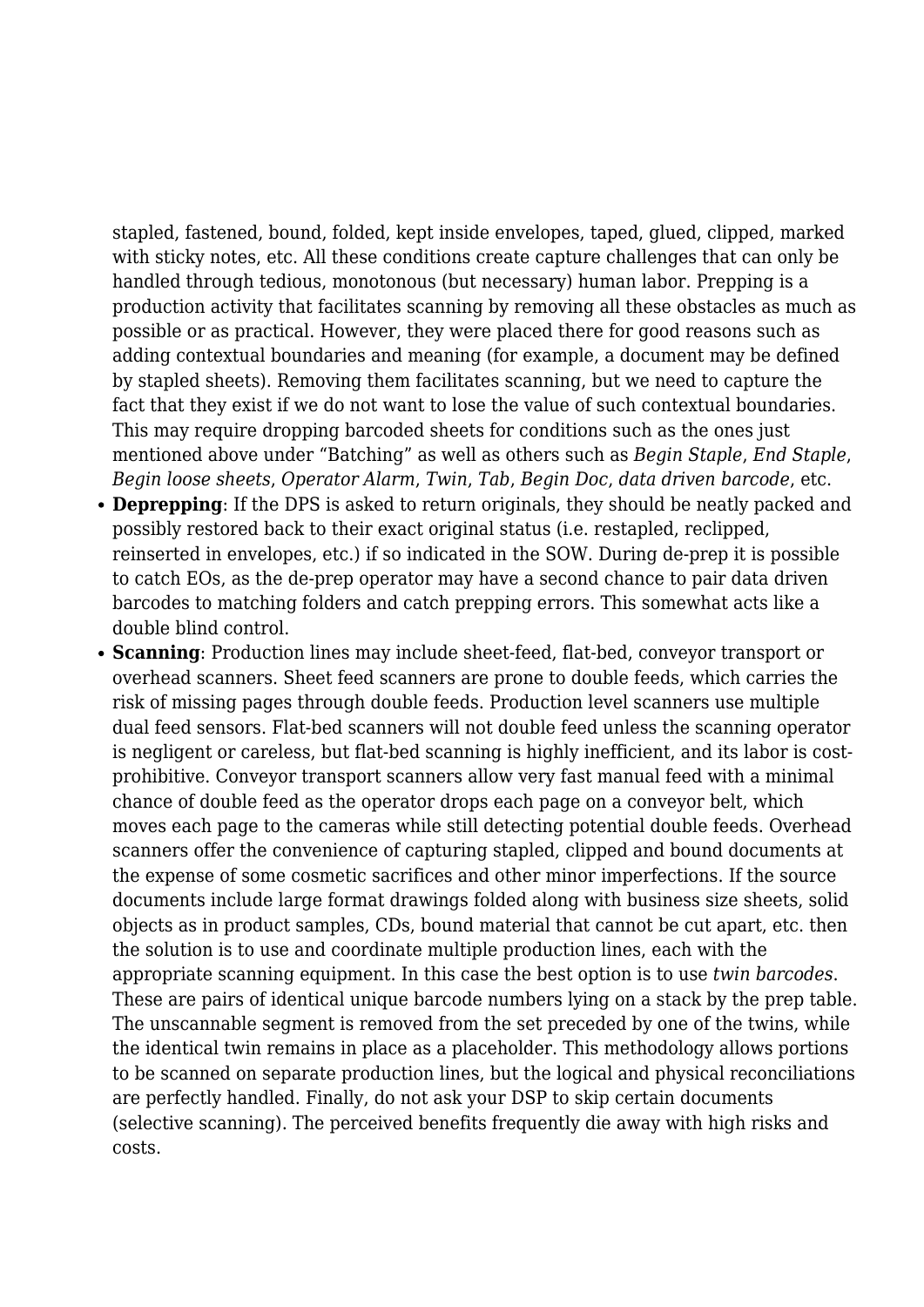- **Avoid Transactional Capture**: In addition to the absence of multidimensional checks and balances I mentioned before, the fact that under transactional capture, one person must undertake all tasks increases the risk of undetected EOs. For micrographic media, transactional (on demand) desktop equipment is not recommended for large volume projects.
- **Adopt Batch Capture Methodologies**: Batch Capture and Processing is the best way I know to gain control over proliferation of EOs.
- **Avoid Selective Scanning**: When a person that is not a subject matter expert (SME) is asked to decide what should skip capture, things can go south quickly. It is often better to scan it all and make go/no-go decisions digitally. This allows remote working by multiple staff including SMEs, provides a recourse to mistakes, and more.
- **Use Ribbon Methodologies for Microforms**: I strongly advise to embrace ribbon capture and not the alternatives. By alternatives I mean capturing frame by frame as opposed to everything inside a ribbon, which will be subsequently segmented under strict control and auditing. Of course, if your goal is to digitize relatively small sections on demand, then these alternatives are perfectly adequate.



• **Classification/Indexing**: Classes of documents (document types) should be captured by automated, manual, or semi-automated means involving barcode/patchcode recognition, OCR/ICR, table lookup, text analytics, manual key from image, forms id, etc. If indexing is performed manually, accuracy targets may be attained using dual blind key from image, where one operator enters data as visualized on the images, while a second operator does the same without knowing what the first one did. A referee (human or otherwise) determines the course of action when the two differ.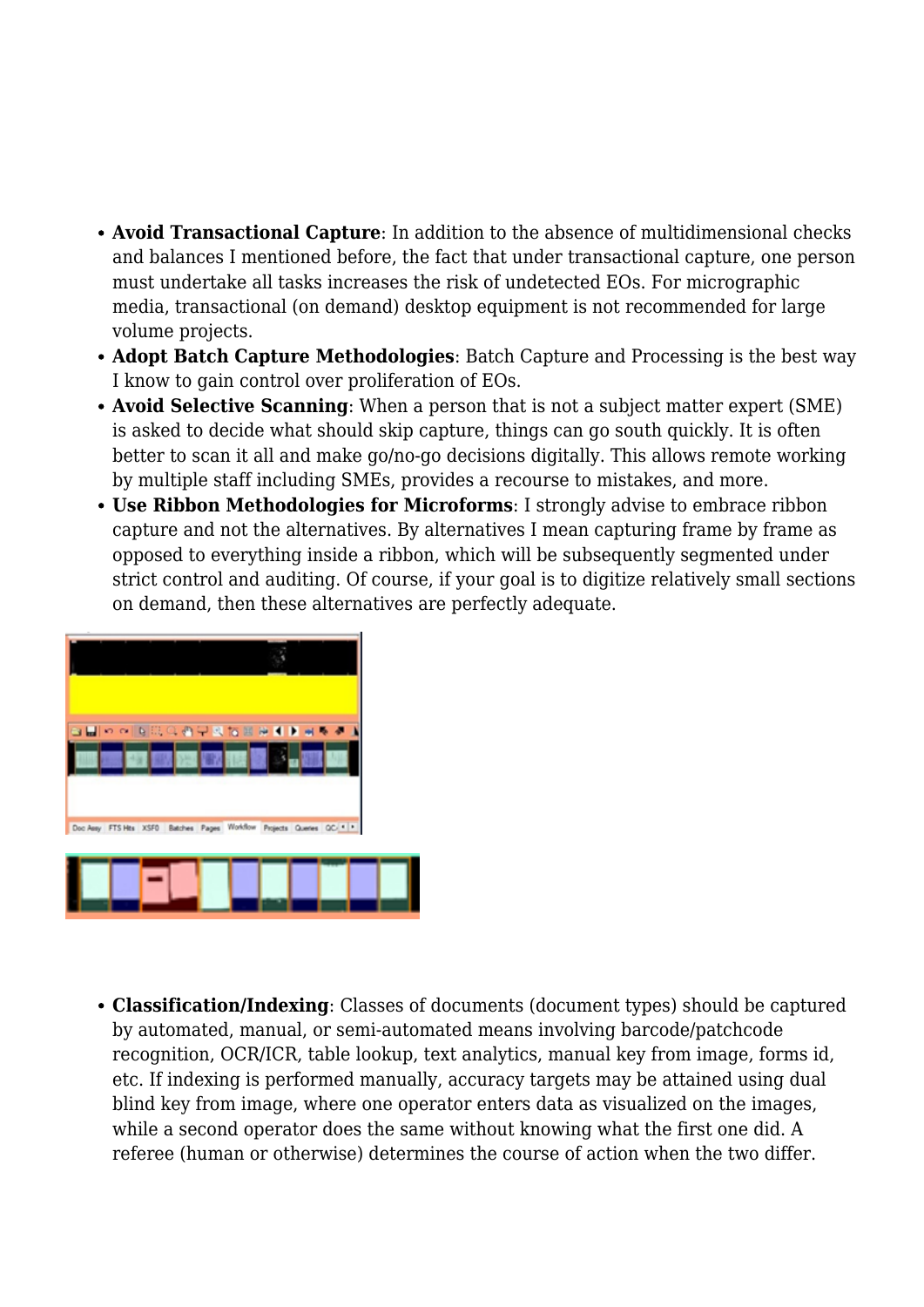- **Gather and Analyze Profuse Metrics**: Crosscheck all figures whenever possible and explain potential discrepancies. Involve aggregates such as averages, standard deviations, correlations, regressions, etc. Look for patterns and extremes. Sort each column of figures in both ascending and descending order looking for odd values. Create SQL queries to supplement static figures. Produce Bill of Health (BOH) reports.
- **Publishing and Deployment**: Once classified and indexed, records may be published into a temporary or permanent repository or content management system. While data is published as database structures, images may require formatting as dictated by the ECM of choice. Formatting should include validation of PDF/A compliance and file integrity checks to flag corrupted and suspicious images. Although extremely popular, publishing digital documents as named folders and files under Microsoft Windows, is contrary to best practices and is plagued with pernicious side effects. If forced to keep it simple and low budget, a better alternative is to publish them using hyperlinked tables of contents and refrain from naming files and folders after metadata.
- **QC/Repair:** Once a defect is detected, the remediation may or may not require physical rescans. If it does, we need to bridge the gap between the habitats of original and digital documents, i.e. we need to physically locate the container where the originals are, then locate the targets to re-digitize and adjust all digital representations of it after a rescan. This could be aptly handled by smart QC barcodes, printed out by the production software showing metadata useful in locating the container and document, as well as a thumbnail of the target itself. By preceding the rescan with this barcoded sheet, the system automatically posts the rescan where it belongs and updates all related databases and logs.
- **Reporting**: Reports are generated at various stages, including production control, billing, QC, change of custody, manifest, inventory, CAPA (Corrective Action Preventive Action) and RCA (Root Cause Analysis), progress (burn up, burn down charts), KPI/SLA (Service Level Agreement) compliance, OCR accuracy reports, and more.
- **Bill Of health** (BOH): Must show comprehensive, thorough metrics of all image and data attributes. The following list includes several examples of BOH metrics:
	- Averages and standard deviations per document and per box of page sizes
	- Page counts
	- o Index counts
	- Blank pages
	- Barcode types
	- Image densities
	- Words OCRed
- This can help flag potential defects such as: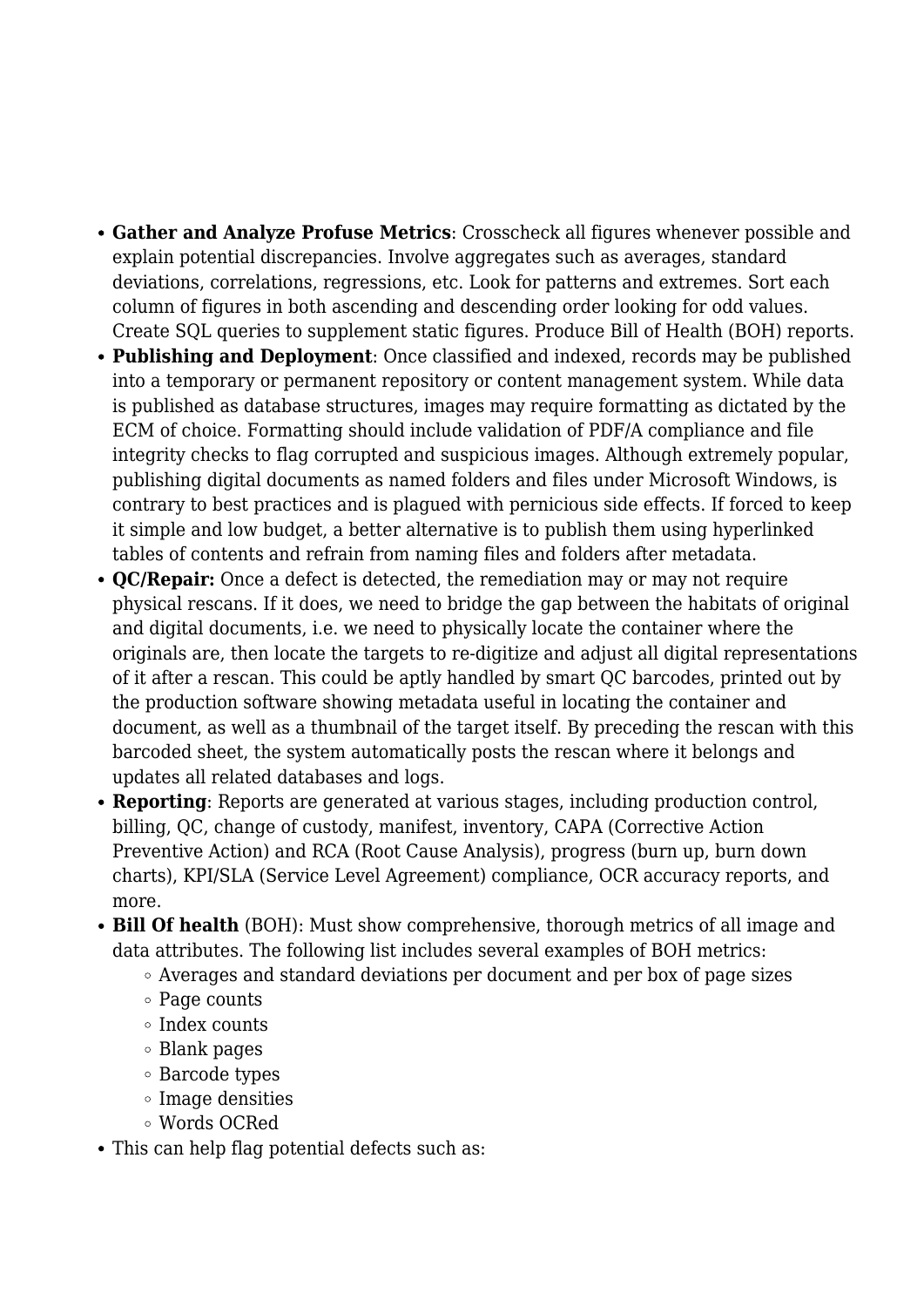- Images too dark/too light
- Boxes too packed/not packed enough (check against manifest notes)
- Odd presence of too many/too few small/large scanned pieces
- Unindexed documents under/overpopulated with barcode sheets
- Missed back blank page removals
- Odd number of not right side up/graphic pages
- Bad correlation between twins at the box level against twin batches: This is used to flag missed or mishandled twins (pieces that could not be scanned using the main scanner and needed to be separately scanned elsewhere).

# **In Conclusion**

The quality of results from a large document digitization project depends on the robustness of the production infrastructure and on the effectiveness of the QC methodologies used. It is the end user's responsibility to timely and thoroughly assess the former before the project starts and the latter (QC the QC) before, during, and after the project concludes.

# **Author**



(Visited 200 times, 3 visits today)

### **About the Author**



Manuel Bulwa A document imaging pioneer, Manuel produced innovative products and